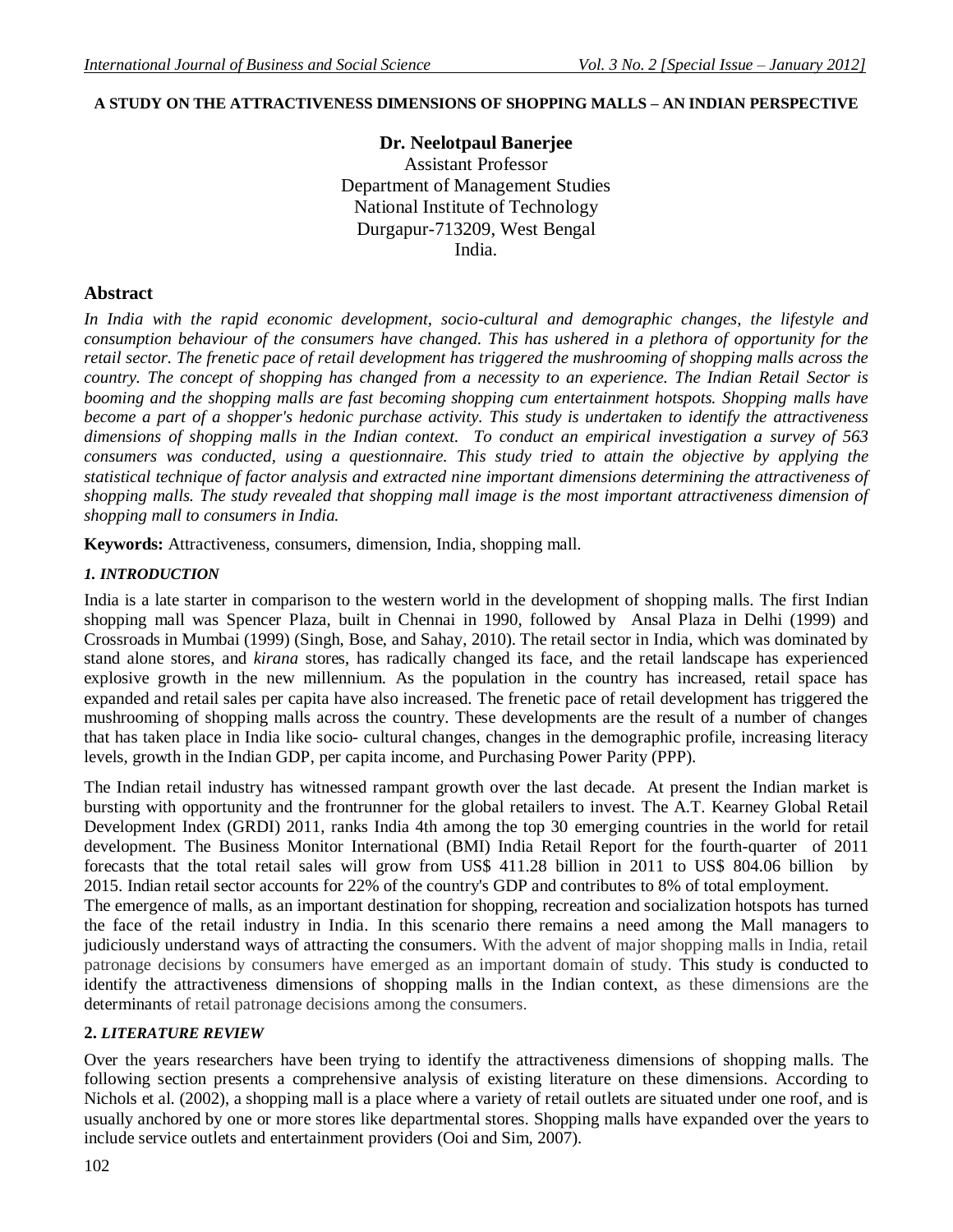Wakefield and Baker (1998) found out that the architectural design of the mall was the dimension which contributed the most to the mall excitement, while a mall's interior design had a strong influence on consumers' desire to extend their stay in the mall. In a study conducted by Yan and Eckman (2009), consumers evaluated shopping centre which have unique design or architecture, entertainment, and restaurants to be more attractive. Fiore and Ogle (2000) opined that store's formal, expressive and symbolic qualities affect consumers' aesthetic and instrumental value. The use of serene music along with warm colors help malls to increasing the customers desire to stay (Solomon, 1994; Peter and Olson, 1994). Greg et al. (2008) concluded that happy or sad music directly influences the purpose of consumer shopping.

Roulac (1994) concluded from his study that in shopping malls, consumers can shop without the problems of any traffic congestions or parking problems, or security concerns. Dodge and Summer (1986) found that store choice is a function of variables like socio economic background, the personality and the past purchase experiences of the consumers. Baker and Haytko (2000) have said that along with the number, the variety of different stores is also a decisive aspect for consumers to shop at shopping malls. Variety types of tenant in shopping mall create excitement in shoppers (Cockerham, 1995). In relation to the location of the shopping mall, accessibility and visibility are the two determinants which are important for shopping at malls (Simmons, 1992; Ownbey et al., 1994; Forgey et al., 1995). Kaufman, (1996) stated that operating hours and time taken to reach the retail outlet are one of the main criteria which the consumers look for while selecting a shopping outlet. He also stated that consumers are getting more and more inclined towards a "one stop destination" for their shopping purpose. Berman and Evans (1995) stated that shopping mall is a one stop station which allows consumers to make comparison on goods and services offered.

Tauber (1972) has pointed out that the opportunity of socialization is an important factor related to shopping experience. Ahmed et al. (2007) stated that shopping mall is a place for socialization and recreation. According to Ng (2003) shopping malls are not only a centre for shopping but also a community centre for social and recreational activities. Terblanche (1999) stated that features like entertainment, relaxation and spending good time with friends draw consumers toward shopping malls. Having a cinema in a shopping centre, and specific areas for holding special events add to the entertainment factor in a shopping mall (Bellenger et al., 1997). Michon and Chebat (2004) suggested that social need and value such as entertainment and comfort will influence consumers" decision making in shopping at a mall. Entertainment facility is also endorsed by Bloch et al. (1994). Food court can also attract and can enhance consumers visit to shopping malls (Sirpal and Peng, 1995; Wong and Yu, 2003).

Loudon and Bitta (1993) have found out from their study that most of the consumers prefer to shop at location where sales personnel behavior towards them is cordial and courteous. Bodkin and Lord (1997) had stated the main reason of consumer choosing a shopping mall is because of attractive service and pricing. Shah and Mrudula (2005) found quality, variety, operating time, attitude of salesmen, location and stock replenishment to be major factors influencing consumers' decision toward choosing a particular store. Although, the entire body of literature has not been studied for the present purpose, yet it gives a sense of direction for the present work. The existing gap in available literature in the oriental context motivates for conducting the study to identify the various attractiveness dimensions of shopping malls in the Indian context.

#### **3.** *RESEARCH METHODOLOGY*

To collect data for this research study, both primary and secondary sources were used. Secondary data can be quite versatile and is used for many purposes (Neelankavil, 2007). To collect secondary data, at first, the researcher reviewed articles related to research objective that appeared in the scholarly literature. Key journals and proceedings were systematically scanned for any articles related to the research topic. To conduct an empirical investigation, a survey was conducted, using a questionnaire. The researcher developed a questionnaire based on the literature, deriving issues pertinent to the research objectives. The questionnaire was pre-tested in a pilot study to fine tune the questionnaire. The pilot study was conducted among a convenience sample of fifteen people consisting of neighbours, friends and colleagues, to evaluate how well the questionnaire was framed and understood. Based on the pilot study and feedback from the participants some items were reworded to improve clarity. Next the survey was conducted to collect the data and then the data were analyzed and interpreted. SPSS version 16.0 was used to carry out the analysis of data. The respondents were randomly selected to remove the biasness in samples. The samples consisted of consumers living in one major city in India. Random people were chosen from households who are a part of the consumer group.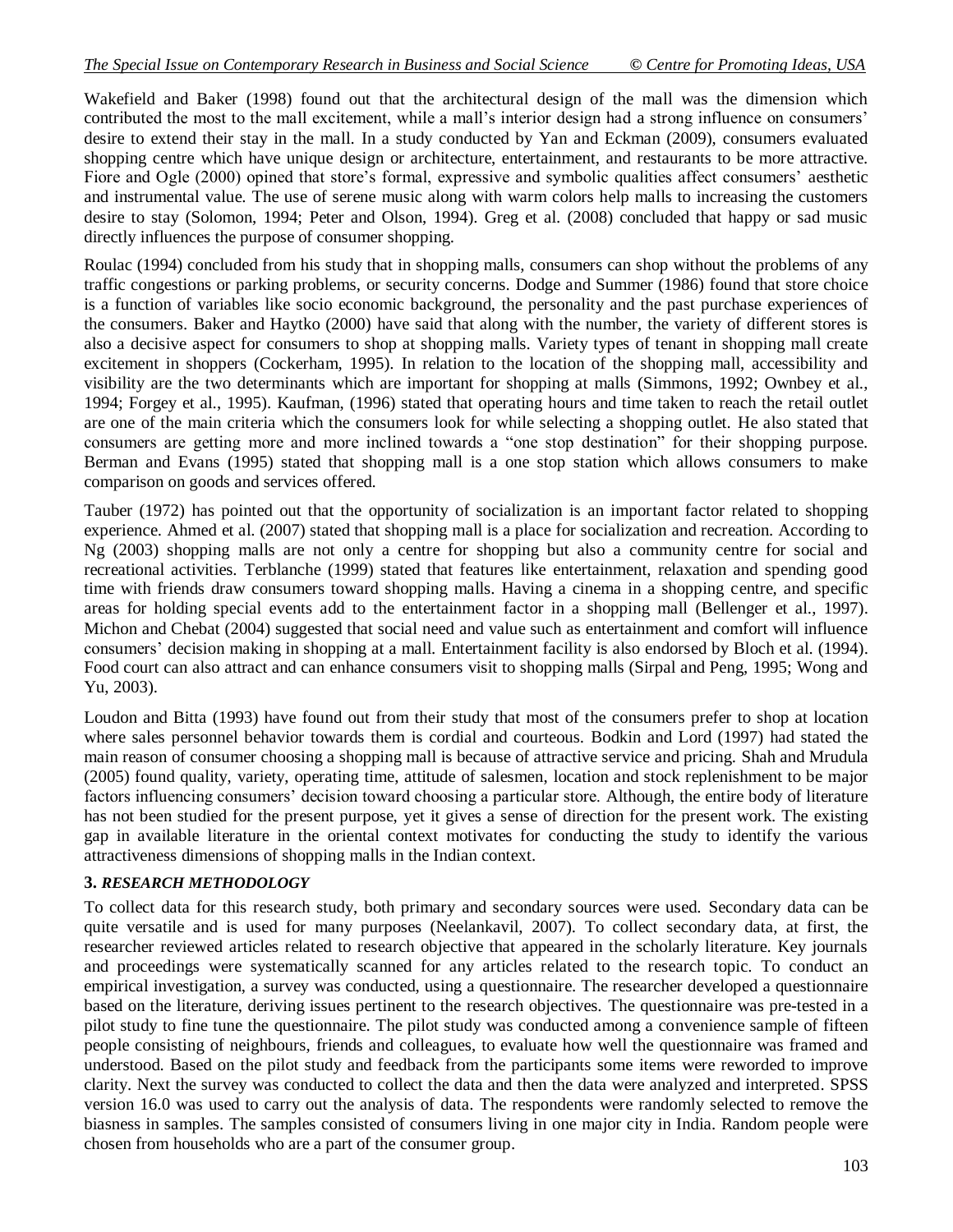The respondents were randomly picked from those who are 18 years of age and above, of both sexes, either earning or with access to expendable income, and visiting shopping malls at least once a month. In this study random sampling method using Kish method of sampling is done. The Kish grid (Kish, 1949) is commonly used by those conducting large scale surveys. In total 563 respondents completed the questionnaire. No replacement was made for households which refused to be a part of the survey or where the selected family member did not match with the defined population. The Kish method (Kish, 1965) involves some sequential steps in which, a) the interviewer is to record the name, gender, age of all the eligible persons & their relation to the housewife (because she is the one who is mostly available), b) then the candidates are arranged according to their increasing age, and c) using a random number table the respondent is chosen.

### **4.** *RESULTS AND DISCUSSION*

The demographic data of the samples are given in *Table 1*, and data related to consumers visit to shopping malls are given in *Table 2*.

Factor analysis attempts to identify underlying variables, or factors, that explain the pattern of correlations within a set of observed variables. Factor analysis is often used in data reduction to identify a small number of factors that explain most of the variance observed in a much larger number of manifest variables. To test the sampling adequacy, Kaiser-Meyer-Olkin Measure of Sampling Adequacy was computed. Kaiser (1974) recommends values greater than 0.5 as acceptable. Kaiser had refined the index further and suggested that anything in the .90s was "marvelous", in the .80s 'meritorious', in the .70s 'middling', in the .60s 'mediocre', in the .50s 'miserable' and below .5 "unacceptable". In this study, as given in *Table 3*, Kaiser-Meyer-Olkin Measure of Sampling Adequacy was found to be 0.814. This indicates that the factor analysis is appropriate for these data.

Bartlett's measure tests the null hypothesis that the original correlation matrix is an identity matrix. A significant test tells us that the R-matrix is not an identity matrix; therefore, there are some relationships between the variables that are to be included in the analysis. For this study, Bartlett's test is highly significant (p<0.001), and therefore factor analysis is appropriate. Communalities are designed to show the proportion of variance that the factors contribute to explaining a particular variable. Principal Component Analysis works on the initial assumption that all variance is common, therefore, before extraction the communalities are all 1. The amount of variance in each variable that can be explained by the retained factors is represented by the communalities, as shown in *Table 4*, after extraction.

*Table 5*, lists the eigen values associated with each factor before extraction, after extraction and after rotation. Eigen values are designed to show the proportion of variance accounted for by each factor (George and Mallery, 2010). Before extraction there are thirty components in the data set. The eigen values associated with each component represent the variance explained by that particular component. Next all components with eigen value greater than 1 are extracted, which leaves us with 9 factors. In the final part of the table *(Rotation Sums of Squared Loadings),* the eigen values of the factors after rotation are displayed. Rotation has the effect of optimizing the factor structure. Before rotation Factor 1 accounted for considerably more variance than the remaining eight (28.6% compared to 7.749%, 6.433%, 5.954%, 5.255%, 4.605%, 4.212%, 3.986%, and 3.552%), however after extraction it accounts for only 18.095% of variance (compared to 10.795%, 7.165, 6.832%, 6.55%, 6.037%, 5.355%, 5.221%, and 4.301%).

The percentage of total variance is used as an index to determine how well the total factor solution accounts for what the variables together represent. The index for the present study accounts for 70.346% of the total variance for choosing shopping malls for buying. This is a very good extraction as it can economize on a number of factors (from thirty, it has reduced to nine factors), while we have lost only 29.654% information content. *Table 6*, shows the Rotated Component Matrix which is a matrix of factor loadings for each variable onto each factor. Loading on factors can be positive or negative. Comrey (1973) suggested that loadings of 0.55 are good, those of 0.63 very good, and those of 0.71 are excellent. He also agreed with Child (1970) that a reasonable cut-off point would be 0.3, with loadings below that figure being ignored in explanation of a factor. Comrey (1973) suggested that anything above 0.44 could be considered salient, with increased loading becoming more vital in determining the factor. Factor loadings less than 0.4 have not been displayed as the criterion value has been selected as 0.4. The variable *proximity to other shopping malls (VAR 30)* does not load onto any factor as the entire factor loading values of this variable is less than 0.4.

From *Table 6*, the nine dimensions of shopping mall attractiveness have been discussed below.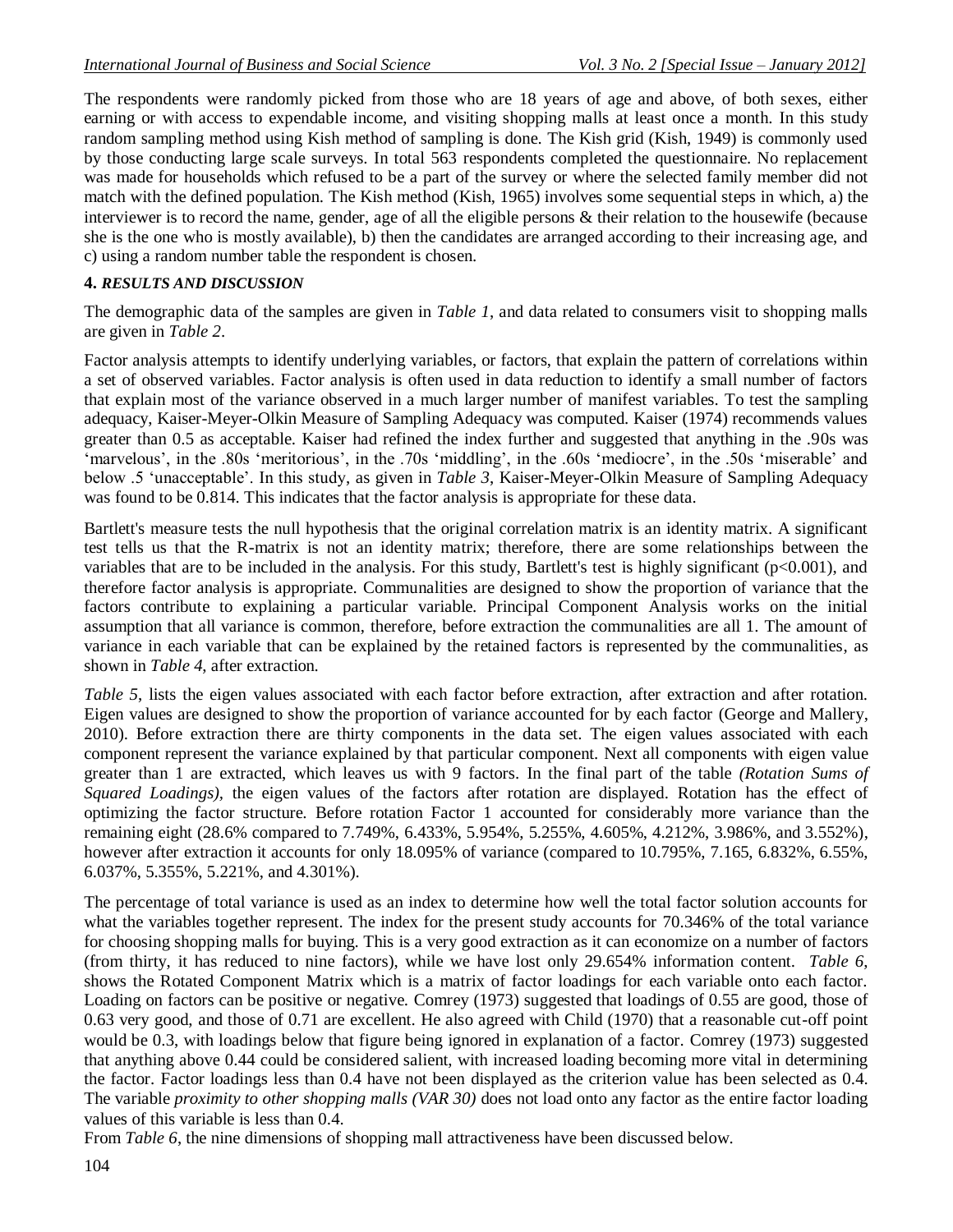# Factor 1: MALL IMAGE

This is the most important attractiveness dimension of shopping malls. Image reflects the identity of the shopping malls as perceived by the consumers. There are seven loads to this dimension. It contains the variables which represent the store features inside the shopping malls that make the shopping malls being increasingly attractive to the consumers. The variables namely, *variety of international brands* (0.858), *variety of national brands* (0.853), *high quality products* (0.852), *excellent services provided at the stores* (0.64), *affordable prices* (0.558), *sales personnel behaviour nice & cordial* (0.527), and *continuous stocks* (0.496) create a positive image in the minds of the consumers and result in making a shopping mall an attractive place for shopping.

#### Factor 2: ENTERTAINMENT

This dimension consists of variables that could be labeled as value added features in the shopping mall. This attractiveness dimension has five significant variables, namely, *children amusement corner* (0.415), *rest place availability* (0.449), *presence of movie theatre* (0.885), *presence of restaurants* (0.804), and *presence of anchor stores* (0.695) indicate that consumers visit shopping malls not only for purchasing but also for fun and excitement. This is related to hedonic shopping value that is derived from the perceived fun of the shopping.

#### Factor 3: CONVENIENCE

This dimension has four variables. They are, *location with good transportation facilities* (0.72), *parking facility available* (0.66), *convenient operating hours* (0.457), and *not crowded* (0.419). This signify that shopping malls located in places which are well connected to the rest of the city, having operating hours suitable to the consumers, offering parking facilities and where consumers do not have to jostle for space will increase the attractiveness of the mall. This saves times, eases the shopping activity, and makes the consumers feel more comfortable to shop in the malls.

#### Factor 4: AMBIENCE

In a shopping mall the environment or surrounding influence to a great extent in making the consumers feel nice and generating the desire to visit again. *Nice music* (0.859), *nice fragrance* (0.635), and *bright lighting inside the mall* (0.414) are the variables that load this dimension. The effect of the mall ambience enhances the attractiveness of shopping malls in the minds of the shoppers and induces them to visit and stay longer in shopping mall.

#### Factor 5: SECURITY

Security is the protection against danger, loss, and [crime.](http://en.wikipedia.org/wiki/Crime) Security in shopping malls is the structures and processes that provide security inside the malls. There are two loads to this attractiveness dimension. This dimension includes the variables, *evacuation path* (0.587), and *security checks at entrance* (0.79) which generate a sense of safety and assurance in the consumers. Shopping in an anxiety free and risk free environment enhances the attractiveness of shopping malls to consumers.

#### Factor 6: LIFESTYLE

Lifestyles may be understood as a focus of group or individual identity, in so far as the individual expresses him or herself through the meaningful choice of items or patterns of behaviour (Edgar and Sedgwick, 1999). There are two loads to this dimension. The dimension consists of the variables, *shopping in malls is a status symbol* (0.774), and *visiting a shopping mall makes me feel good* (0.682). Visiting and shopping at malls may reflect the attitudes and values of an individual, and motivate consumers to sustainable patterns of consumption.

#### Factor 7: TIME SAVING

The variables that load this dimension are *no queue* (0.49), and *automated billing system in the all the stores* (0.796). Time saving is an important attractiveness dimension as consumers can spend quality time on the entertainment aspect of shopping.

#### Factor 8 – ARCHITECTURE

This dimension of attractiveness of shopping malls consists of the variables *attractive outer design & structure of the shopping mall* (0.75), and *inside of shopping mall nicely decorated* (0.687). Modern shopping malls have architecture which integrates luxurious structure with sophisticated decoration to make the malls more attractive. Magnificent architectural display affects consumer evaluation of the shopping mall attractiveness while they indulge in taking a decision to shop at a mall.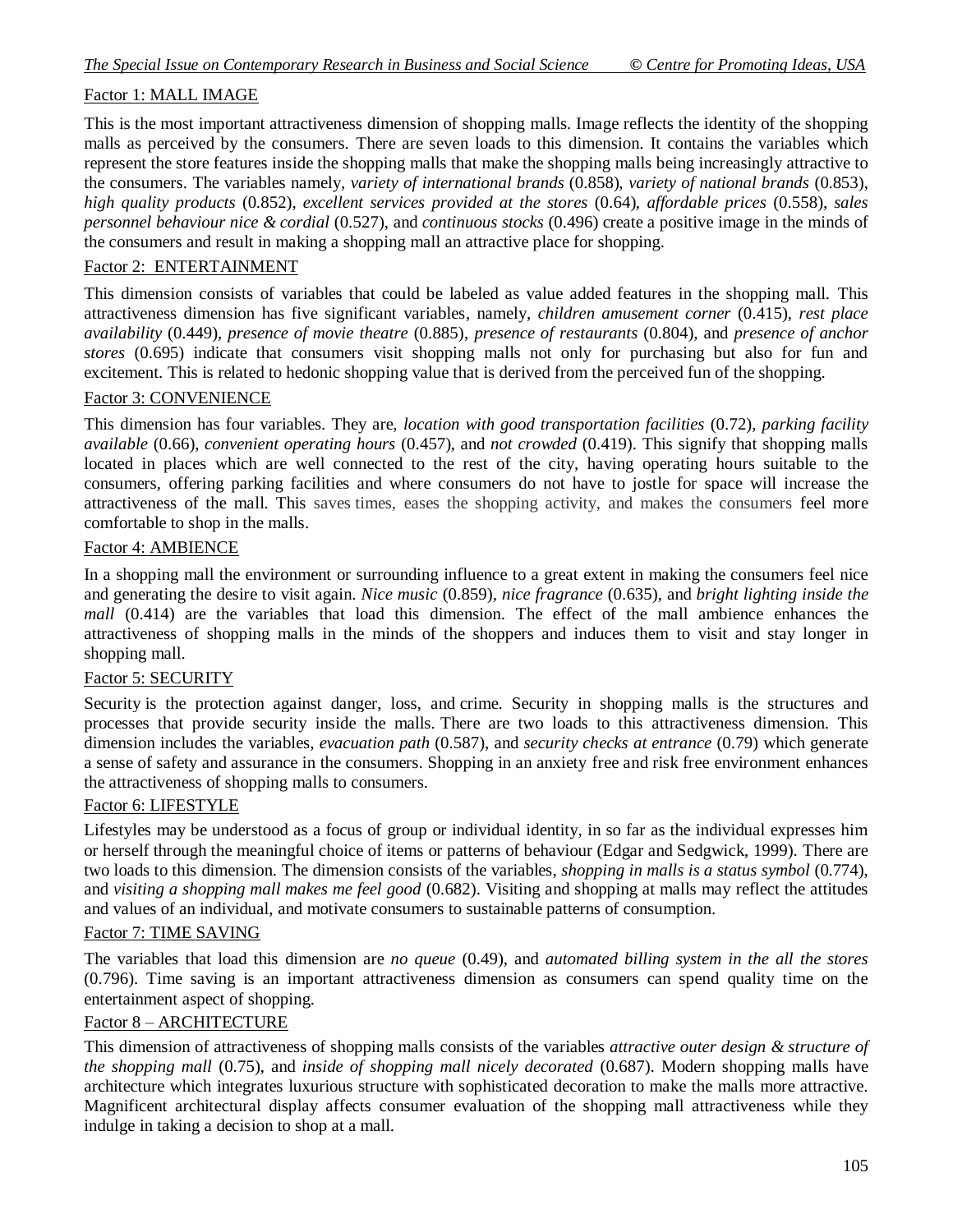#### Factor 9: REWARD

The last dimension has the variables, *loyalty programs/cards* (0.711) and *samples & free gifts* (0.628) which are related to the rewards associated with shopping. Loyalty programs/cards offer a range of benefits including discounts and special offers, largely supplied by the tenants of the shopping malls. Consumers consider themselves entitled to special treatment and are always happy when some incentives are attached to the shopping which makes the shopping malls more attractive to them.

#### **5.** *CONCLUSION*

From the present study it is revealed that in India, consumers who shop at malls are mostly young people comprising of students and people in services within the age group of 21-40 years. The study also indicates that most of the consumers who shop at malls have a graduate or post graduate degree and financially well off. The majority of the consumers visits shopping malls once a month, and spent around 1-2 hours in the mall. The main purpose for visiting a mall is shopping for most of the consumers in India is shopping followed by entertainment. From the result of this study, it is found that *shopping mall image* is the most important attractiveness dimension of shopping mall to consumers. Stores in shopping malls must offer a variety of international and national brands, quality products at affordable prices, provide excellent services through well behaved and mannered staff, and keep a continuous supply of stocks. This will enhance the attractiveness and may build a positive brand image of the mall among the consumers which will lead to consumers' patronizing the mall.

The other attractiveness dimension of significance is *entertainment*. Shopping malls can provide suitable place for the visitors to rest, fun corners for children, movie theatres, and restaurant. This will help the consumers to add an element of fun and excitement in their shopping activity and make the shopping mall more attractive. The other dimension that makes shopping malls attractive to consumers are convenience of shopping, ambience of the mall, security at the mall, lifestyle of consumers, reduced shopping time, architecture of the mall, and rewards associated with the purchase at malls.

Apart from shopping, malls have been transformed into a place for socializing, relaxing, entertainment and a symbol of status for consumers. Due to change in lifestyles and increasing purchasing power, Indian consumers have a lot of expectations from the modern multistoried malls. Mall managers should understand that consumers perceive malls as a one stop destination for fulfilling their various activities like hanging out with friends, having food with family, catching up with a movie, knowing about new brands and products, making others aware of their lifestyles, and shopping. To increase the shopping mall attractiveness to the consumers, shopping malls should have stores with popular brands and high quality merchandises, a good number of entertainment options, sophisticated ambience with display of modern architecture, facilities that make the shopping convenient for consumers, and adequate security for consumers to feel safe and secure.The reduced attractiveness scale, developed by reducing the initial thirty variables into nine dimensions, can be used in future studies to relate it to shopping mall visiting intentions among consumers in India or other relevant measures in India.

#### *REFERENCES*

- 1. Ahmed, Z.U., Morry,G., & Zainurin,D. (2007). Malaysian shopping mall behaviour: An exploratory study. *Asia Pacific Journal of Marketing*, 19 (4), 331-348.
- 2. Baker, J., & Haytko,D. (2000). The Mall as Entertainment: Exploring Teen Girls" Total Shopping Experiences. *Journal of Shopping Center Research*, 7 (1), 29-58.
- 3. Bellenger, D., Robertson, D., & Greenberg,B. (1997). Shopping centre patronage motives. *Journal of Retailing,* 53 (2), 29-38.
- 4. Berman, B., & Evans, J.R. (1995), Retail Management, 6<sup>th</sup> Ed. New York: McMillan Publishing Co.
- 5. Bloch, P.H., Ridgway, N. M., & Dawson, S.A. (1994). The consumer mall as shopping habitat. *Journal of Retailing,* 23-42.
- 6. Bodkin, C., & Lord, J (1997). Attraction of power shopping centres. *The International Review of Retail, Distribution & Consumer Research*, 7 (2), 93 – 108.
- 7. Cockerham, P.W. (1995). Homart revives Virginia mall with renovation and remarketing. *Stores,* 16 –18.
- 8. Comrey A. (1973). *A First Course on Factor Analysis,* London: Academic Press.
- 9. Child D. (1970). *The Essentials of Factor Analysis,* London: Holt, Rinehart and Winston*.*
- 10. Dodge, R.H., & Summer, H.H. (1986). Choosing between retail stores. *Journal of Retailing*, 45(3),11--21
- 11. Edgar, A., & Sedgwick, P. (1999). *Key Concepts in Cultural Theory*, London and New York: Routledge.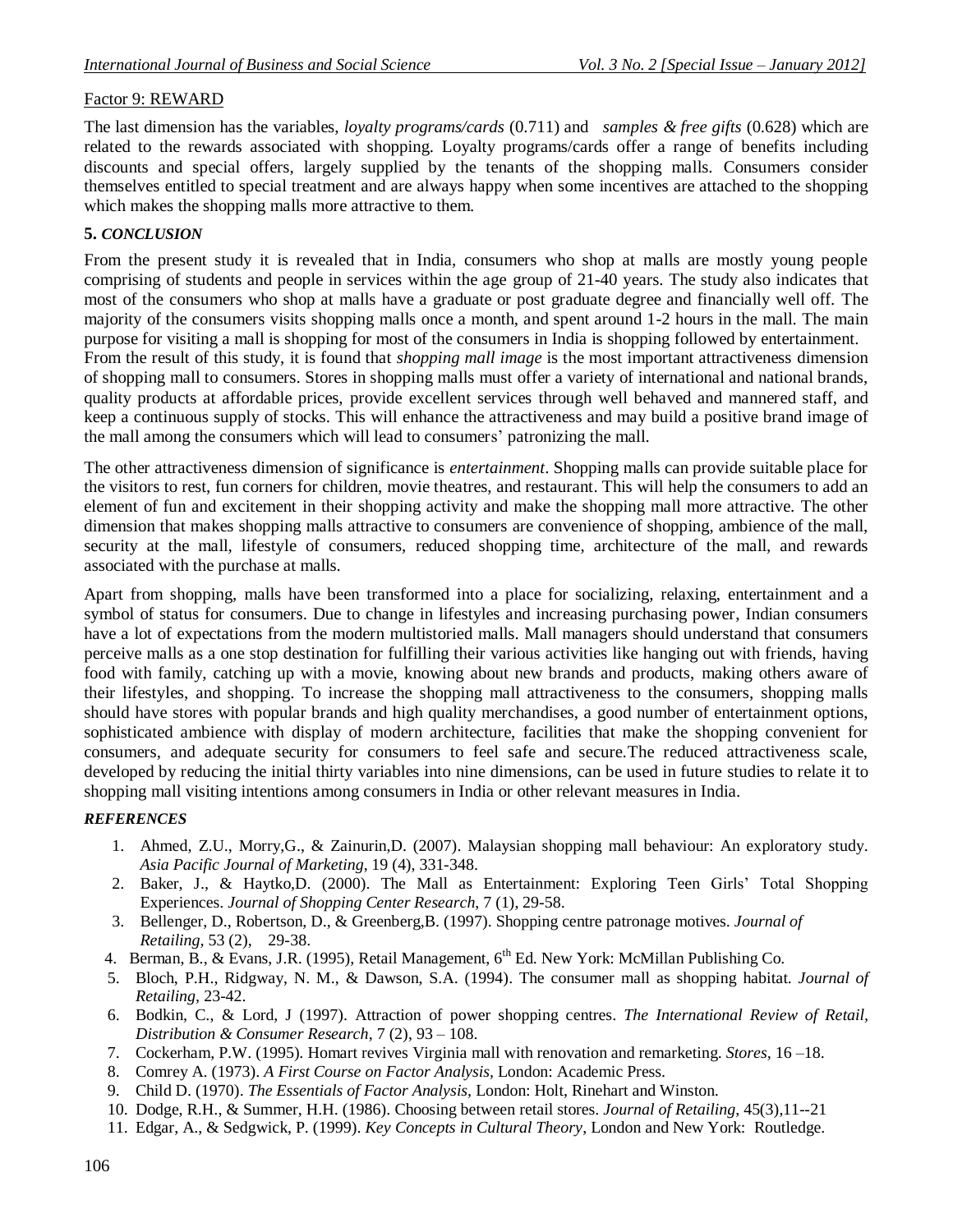- 12. Fiore, A. M., & Ogle, J.P (2000). Facilitating the integration of textiles and clothing subject matter by students, part one: Dimensions of a model and taxonomy. *Textiles and Clothing Research Journal,* 18 (1), 31-45.
- 13. Forgey, F.A., Goebel, P.R. & Nixon, B. (1995), "Addressing tenant selection to maintain shopping center success", *Economic Development Review*, Vol. 13, No. 2, pp. 56-59.
- 14. [George,](http://www.google.com/search?tbo=p&tbm=bks&q=inauthor:%22Darren+George%22) D. & [Mallery,](http://www.google.com/search?tbo=p&tbm=bks&q=inauthor:%22Paul+Mallery%22) P. (2010), *SPSS for Windows Step by Step: A Simple Guide and Reference, 18.0 Update,* Pearson Education, Inc.
- 15. Greg, B., Ray, M., & James, W.G. (2008). An exploration of happy/sad and liked/disliked music effects on shopping intentions in a women"s clothing store service setting. *Journal of* Services *Marketing,* 22 (1), 59 – 67.
- 16. Kaiser, H.F. (1974). An index of factorial simplicity. *Psychometrica*, 39, 31 36.
- 17. Kaufman, C.F. (1996). A new look at one-stop shopping: a TIMES model approach to matching store hours and shopper schedules. *Journal of Consumer Marketing*, 13 (1), 4-52.
- 18. Kish, L. (1965). *Survey Sampling*, New York: John Wiley.
- 19. Kish, L. (1949). A procedure for objective respondent selection within a household. *Journal of the American Statistical Association*, 44, 380 – 387.
- 20. Loudon, D.L., & Bitta, A.J.D. (1993). *Consumer Behavior: Concepts and Applications,* McGraw-Hill, New York, NY.
- 21. Michon, R., & Chebat, J.C. (2004). Cross-cultural mall shopping values and habitats: A comparison between English and French speaking Canadians. *Journal of Business Research,* 57, 883 – 892.
- 22. Neelankavil, J. P. (2007). *International Business Research,* New York: M.E. Sharpe, Inc.
- 23. Ng, C.F. (2003). Satisfying shoppers" psychological needs: From public market to cyber-mall. *Journal of Environmental Psychology*, 23, 439 – 455.
- 24. Nichols, J.A.F., Roslow, S., Li, F. & Kranendonk, C.J. (2002). The Seven Year Itch? Mall Shopper across Time. *Journal of Consumer Marketing*, 19 (2), 149-165.
- 25. Ooi, J.T.L., & Sim, L.L. (2007). The Magnetism of Suburban Shopping Centers: Do Size and Cineplex Matter?. *Journal of Property Investment and Finance*, 25 (2), 111-135.
- 26. Ownbey, K.L., Davis, K.., & Sundel, H.H. (1994). The effect of location variables on the gross rents of neighborhood shopping centers. *Journal of Real Estate Research*, 9 (1), 111-23.
- 27. Peter, J.P., & Olson, J.C. (1994). *Understanding Consumer Behavior,* Irwin Inc, Homewood, IL.
- 28. Roulac, S.E. (1994). Retail real estate in the 21st century: information technology+ time consciousness + unintelligent stores = intelligent shopping? Not!". *Journal of Real Estate Research*, 9 (1), 125-150.
- 29. Shah, K.., and Mrudula, T (2005). Perceived store image and its strategic implications on customer patronage, *The Indian Journal of Commerce*, 58 ( 4), 83 – 93.
- 30. Simmons, R.A. (1992). Site attributes in retail leasing: An analysis of a fast-food restaurant market. *The Appraisal Journal*, 60 (4), 521-531.
- 31. Singh, H., Bose, S.K., & Sahay, V. (2010). Management of Indian shopping malls: Impact of the pattern of financing*. Journal of Retail & Leisure Property*, 9, 55–64.
- 32. Solomon, M.R. (1994). *Consumer Behavior,* Allyn Bacon.
- 33. Sirpal, R. & Peng, O.L. (1995). Impact of food courts and other factors on tenants" businesses for a major shopping centre in Singapore. *Property Management,* 1 (4), 13 – 20.
- 34. Tauber,E.M (1972). Why do people shop?. *Journal of Marketing Management*, 58–70.
- 35. Terblanche, N.S (1999). The perceived benefits derived from visits to a super regional shopping centre: an exploratory study. *South African Journal of Business Management*, 30 (4), 141 – 146.
- 36. Wakefield, K. L., & Baker, J. (1998). Excitement at the mall: determinants and effects on shopping. *Journal of Retailing*, 74 (4), 515-39.
- 37. Wong, G., and Yu, L. (2003). Consumers" perception of store image of joint venture shopping centres: First tier versus second tier cities in China. *Journal of Retailing and Consumer Services,* 10 (2), 76 – 86.
- 38. Yan, R.N., and Eckman,M. (2009). Are lifestyle centres unique? Consumer"s perception across locations. *International Journal of Retail and Distribution Management,* 37 (1), 24 – 42.
- 39.<http://www.atkearney.com/index.php/Publications/global-retail-development-index.html> (July 05, 2011) 40. *(*<http://www.cs.uu.nl/docs/vakken/arm/SPSS/spss7.pdf> (July 06, 2011)
- 41. [http://www.aliquote.org/articles/tech/multvar/22\\_Appendix\\_6.pdf](http://www.aliquote.org/articles/tech/multvar/22_Appendix_6.pdf) (July 06, 2011)
- 42.<http://www.ibef.org/industry/retail.aspx> (October 28, 2011)
- 43.<http://www.salisonline.org/market-research/bmi-india-retail-report-q4-2011/> (November 05, 2011)
- 44[.http://www.reuters.com/article/2011/05/11/idUS29963+11-May-2011+BW20110511](http://www.reuters.com/article/2011/05/11/idUS29963+11-May-2011+BW20110511) (November 06, 2011)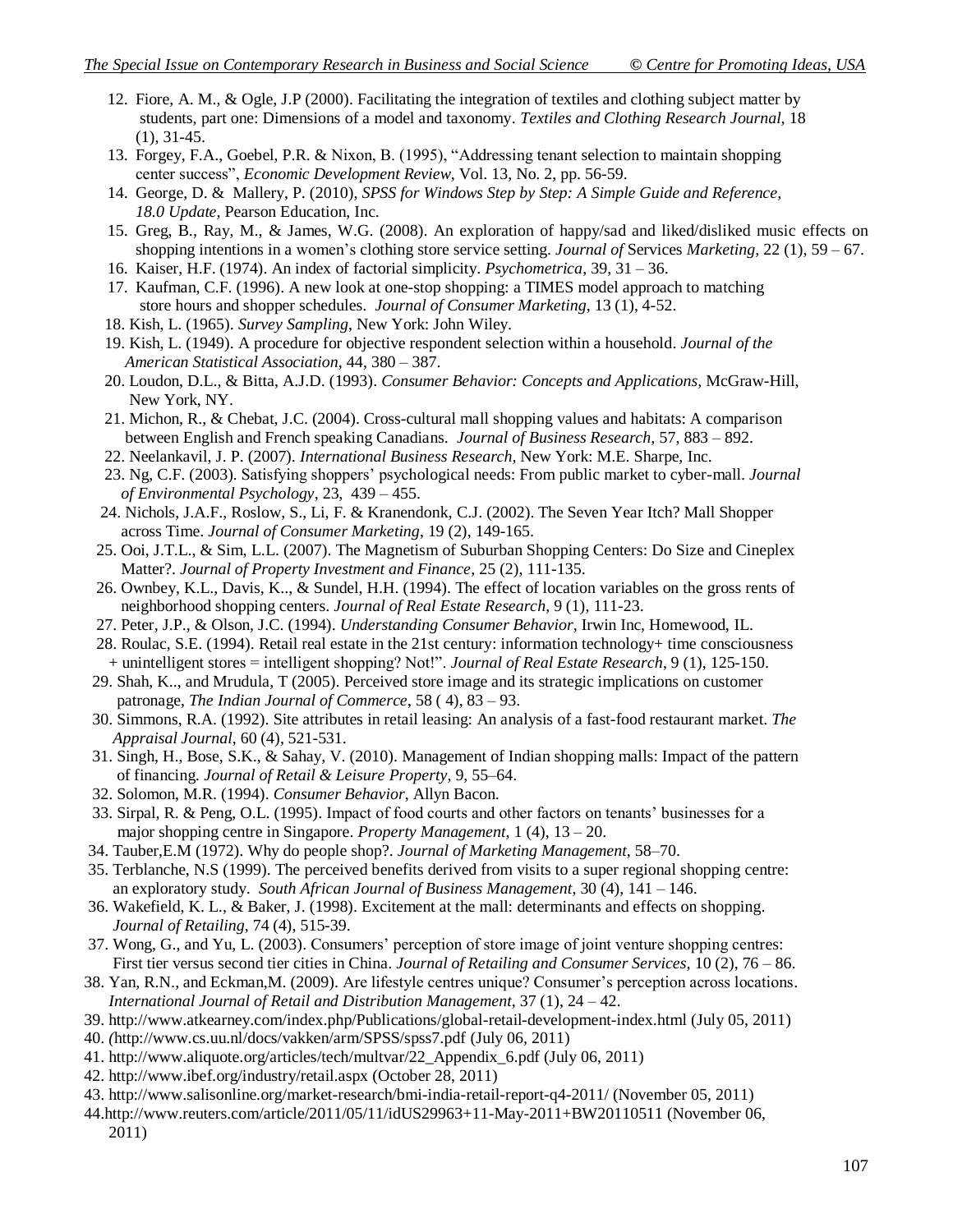# **TABLES:**

| <b>GENDER</b>                 |                                                 |                    |  |  |  |  |  |
|-------------------------------|-------------------------------------------------|--------------------|--|--|--|--|--|
|                               | Frequency                                       | Valid Percent      |  |  |  |  |  |
| male                          | 329                                             | 58.4               |  |  |  |  |  |
| female                        | 234                                             | 41.6               |  |  |  |  |  |
| Total                         | 563                                             | $\overline{100.0}$ |  |  |  |  |  |
|                               |                                                 |                    |  |  |  |  |  |
|                               | <b>STATUS</b>                                   |                    |  |  |  |  |  |
|                               | Frequency                                       | Valid Percent      |  |  |  |  |  |
| student                       | 330                                             | 58.6               |  |  |  |  |  |
| housewife                     | 36                                              | 6.4                |  |  |  |  |  |
| service                       | 142                                             | $\overline{25.2}$  |  |  |  |  |  |
| business / self employed      | $\overline{23}$                                 | 4.1                |  |  |  |  |  |
| retired                       | 32                                              | $\overline{5.7}$   |  |  |  |  |  |
| Total                         | 563                                             | 100.0              |  |  |  |  |  |
|                               |                                                 |                    |  |  |  |  |  |
|                               | AGE (in years)                                  |                    |  |  |  |  |  |
|                               | Frequency                                       | Valid Percent      |  |  |  |  |  |
| $16 - 20$                     | 17                                              | 3.0                |  |  |  |  |  |
| $21 - 30$                     | 330                                             | 58.6               |  |  |  |  |  |
| $31 - 40$                     | 140                                             | 24.9               |  |  |  |  |  |
| $41 - 50$                     | 23                                              | 4.1                |  |  |  |  |  |
| Above 50                      | 53                                              | 9.4                |  |  |  |  |  |
| Total                         | 563                                             | 100.0              |  |  |  |  |  |
|                               | <b>MONTHLY FAMILY INCOME (in Indian Rupees)</b> |                    |  |  |  |  |  |
|                               | Frequency                                       | Valid Percent      |  |  |  |  |  |
| Less than 10000               | 16                                              | 2.8                |  |  |  |  |  |
| 10000-20000                   | 33                                              | $\overline{5.9}$   |  |  |  |  |  |
| 20001-30000                   | 98                                              | 17.4               |  |  |  |  |  |
| 30001-40000                   | 292                                             | 51.9               |  |  |  |  |  |
| 40001-50000                   | 102                                             | 18.1               |  |  |  |  |  |
| More than 50000               | 22                                              | 3.9                |  |  |  |  |  |
| Total                         | 563                                             | 100.0              |  |  |  |  |  |
|                               |                                                 |                    |  |  |  |  |  |
| <b>ACADEMIC QUALIFICATION</b> |                                                 |                    |  |  |  |  |  |
| Valid Percent<br>Frequency    |                                                 |                    |  |  |  |  |  |
| post graduate                 | 311                                             | 55.2               |  |  |  |  |  |
| graduate                      | 178                                             | 31.6               |  |  |  |  |  |
| higher secondary              | 55                                              | 9.8                |  |  |  |  |  |
| secondary                     | 19                                              | 3.4                |  |  |  |  |  |
| Total                         | 563                                             | 100.0              |  |  |  |  |  |

**Table 1: Demographic Data**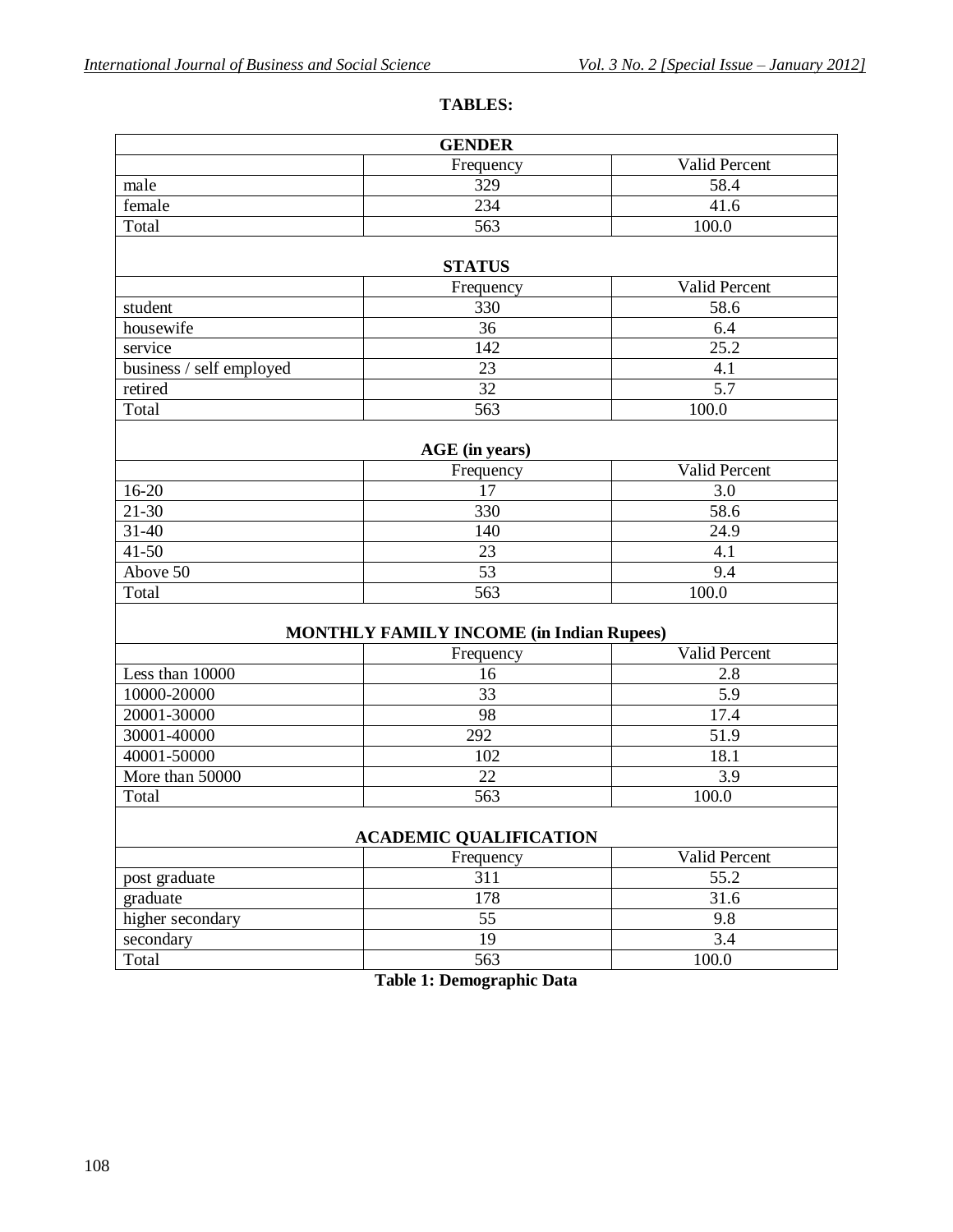| FREQUENCY OF VISIT TO SHOPPING MALLS             |                                          |                      |  |  |  |  |  |
|--------------------------------------------------|------------------------------------------|----------------------|--|--|--|--|--|
| Valid Percent<br>Frequency                       |                                          |                      |  |  |  |  |  |
| once a month                                     | 475                                      | 84.4                 |  |  |  |  |  |
| once a fortnight                                 | 36                                       | 6.4                  |  |  |  |  |  |
| once a week                                      | 52                                       | 9.2                  |  |  |  |  |  |
| Total                                            | 563                                      | 100.0                |  |  |  |  |  |
| TIME SPENT IN SHOPPING MALLS PER TRIP            |                                          |                      |  |  |  |  |  |
| Valid Percent<br>Frequency                       |                                          |                      |  |  |  |  |  |
| Less than 1hr                                    | 24                                       | 4.3                  |  |  |  |  |  |
| $1hr-2hr$                                        | 488                                      | 86.7                 |  |  |  |  |  |
| More than 2hr                                    | 51                                       | 9.1                  |  |  |  |  |  |
| Total                                            | 563                                      | 100.0                |  |  |  |  |  |
|                                                  | MAIN PURPOSE FOR VISITING SHOPPING MALLS |                      |  |  |  |  |  |
|                                                  | Frequency                                | <b>Valid Percent</b> |  |  |  |  |  |
| For entertainment                                | 107                                      | 19.0                 |  |  |  |  |  |
| For shopping                                     | 364                                      | 64.7                 |  |  |  |  |  |
| To have a good time out with<br>friends/families | 66                                       | 11.7                 |  |  |  |  |  |
| To know and examine new products                 | 26                                       | 4.6                  |  |  |  |  |  |
| Total                                            | 563                                      | 100.0                |  |  |  |  |  |

**Table 2: Data related to visit to shopping malls**

| Kaiser-Meyer-Olkin Measure of Sampling Adequacy.                                                                                                                                                                                                                                                                                                          | 0.814 |     |  |  |  |
|-----------------------------------------------------------------------------------------------------------------------------------------------------------------------------------------------------------------------------------------------------------------------------------------------------------------------------------------------------------|-------|-----|--|--|--|
| Bartlett's Test of Sphericity                                                                                                                                                                                                                                                                                                                             | 10130 |     |  |  |  |
|                                                                                                                                                                                                                                                                                                                                                           | df    | 435 |  |  |  |
|                                                                                                                                                                                                                                                                                                                                                           | .000  |     |  |  |  |
| $\mathbf{r}$<br>$\mathbf{m}$ , $\mathbf{r}$ , $\mathbf{r}$ , $\mathbf{r}$ , $\mathbf{r}$ , $\mathbf{r}$ , $\mathbf{r}$ , $\mathbf{r}$ , $\mathbf{r}$ , $\mathbf{r}$ , $\mathbf{r}$ , $\mathbf{r}$ , $\mathbf{r}$ , $\mathbf{r}$ , $\mathbf{r}$ , $\mathbf{r}$ , $\mathbf{r}$ , $\mathbf{r}$ , $\mathbf{r}$ , $\mathbf{r}$ , $\mathbf{r}$ , $\mathbf{r}$ , |       |     |  |  |  |

## **Table 3: KMO and Bartlett's Test**

|                                                       | Initial      | Extraction |
|-------------------------------------------------------|--------------|------------|
| Variety of international brands (VAR 1)               | 1            | 0.839      |
| Variety of national brands (VAR 2)                    | 1            | 0.601      |
| High quality products $(VAR 3)$                       | 1            | 0.838      |
| Children amusement corner (VAR 4)                     | $\mathbf{1}$ | 0.567      |
| Excellent services provided at the stores $(VAR 5)$   | 1            | 0.667      |
| Rest place available (VAR $6$ )                       | 1            | 0.892      |
| Affordable prices (VAR 7)                             | 1            | 0.566      |
| Sales personnel behaviour nice & cordial (VAR $8$ )   | 1            | 0.783      |
| Presence of movie theatre (VAR 9)                     | 1            | 0.622      |
| Presence of restaurants (VAR 10)                      | 1            | 0.623      |
| Presence of anchor stores (VAR 11)                    | 1            | 0.779      |
| Bright lighting inside (VAR 12)                       | 1            | 0.786      |
| Location with good transportation facilities (VAR 13) | 1            | 0.712      |
| No queues (VAR $14$ )                                 | 1            | 0.791      |
| Continuous stocks (VAR 15)                            | 1            | 0.705      |
| Nice music (VAR $16$ )                                | $\mathbf{1}$ | 0.715      |
| Nice fragrance (VAR $17$ )                            | $\mathbf{1}$ | 0.607      |
| Security checks at entrance (VAR 18)                  | 1            | 0.686      |
| Evacuation paths (VAR 19)                             | 1            | 0.670      |
| Parking facility available (VAR 20)                   | 1            | 0.488      |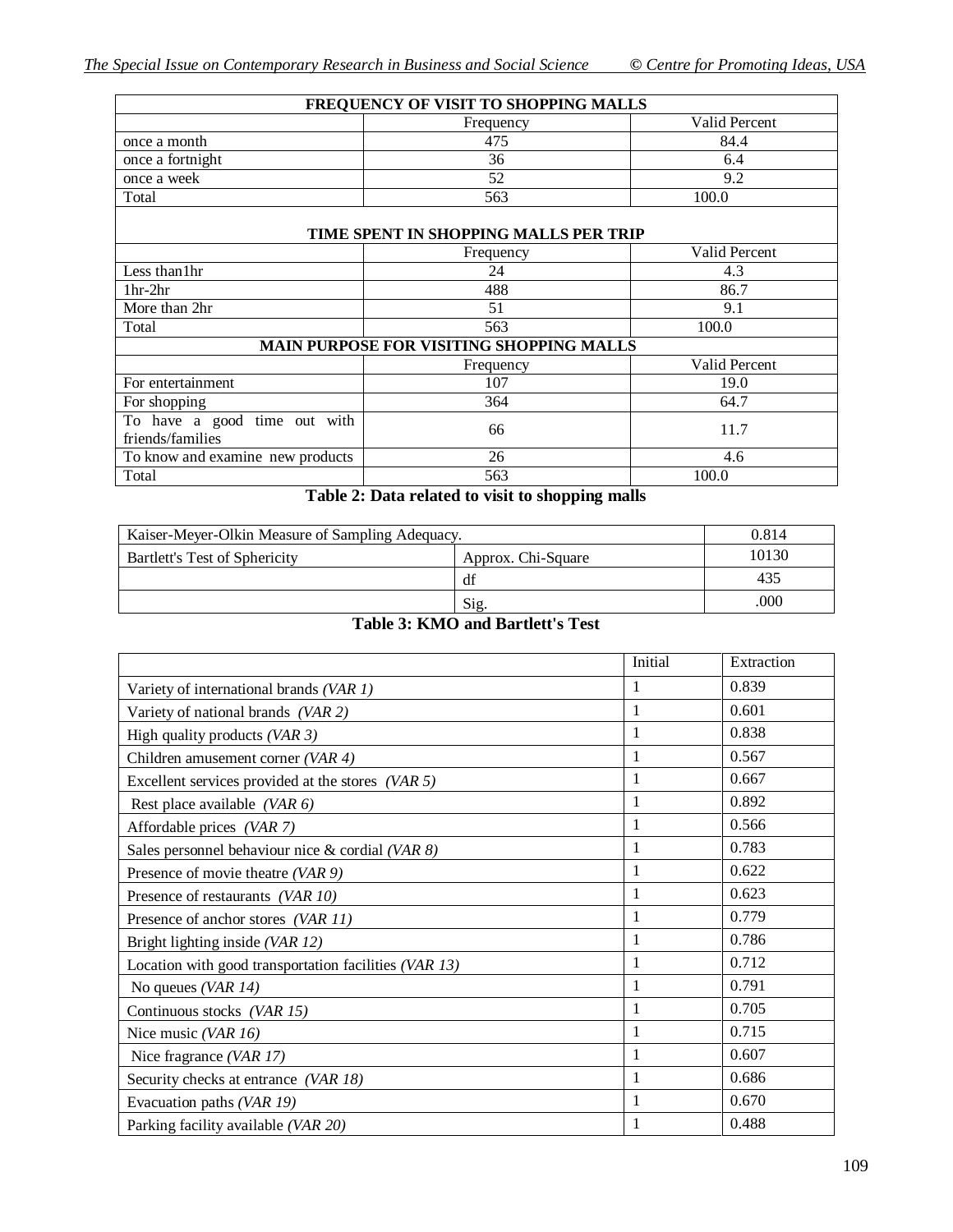| Visiting a shopping mall makes me feel good (VAR 21)                   | 0.701 |
|------------------------------------------------------------------------|-------|
| Shopping in malls is a status symbol (VAR 22)                          | 0.553 |
| Convenient operating hours (VAR 23)                                    | 0.827 |
| Automated billing system in all the stores (VAR $24$ )                 | 0.763 |
| Not crowded $(VAR 25)$                                                 | 0.834 |
| Attractive outer design and structure of the shopping mall<br>(VAR 26) | 0.881 |
| Inside of shopping mall nicely decorated (VAR 27)                      | 0.827 |
| Loyalty programs / cards<br>(VAR 28)                                   | 0.825 |
| Samples & free gifts $(VAR 29)$                                        | 0.575 |
| Proximity to other shopping malls (VAR 30)                             | 0.381 |
| <b>Extraction Method: Principal Component Analysis.</b>                |       |

# **Table 4: Communalities**

| Component         | Initial Eigen values |                                                  | Extraction Sums of Squared |          | Squared<br>Rotation<br>Sums<br>of |          |          |            |            |
|-------------------|----------------------|--------------------------------------------------|----------------------------|----------|-----------------------------------|----------|----------|------------|------------|
|                   |                      |                                                  |                            | Loadings |                                   |          | Loadings |            |            |
|                   | Total                | $\%$<br>$\sigma$                                 | Cumulative                 | Total    | $\%$<br>of                        | Cumulat- | Total    | $\%$<br>of | Cumulative |
|                   |                      | Variance                                         | %                          |          | Variance                          | ive      |          | Variance   | $\%$       |
|                   |                      |                                                  |                            |          |                                   | $\%$     |          |            |            |
|                   |                      |                                                  |                            |          |                                   |          |          |            |            |
| VAR 1             | 8.58                 | 28.6                                             | 28.6                       | 8.58     | 28.6                              | 28.6     | 5.429    | 18.095     | 18.095     |
| VAR <sub>2</sub>  | 2.325                | 7.749                                            | 36.349                     | 2.325    | 7.749                             | 36.349   | 3.239    | 10.795     | 28.89      |
| VAR 3             | 1.93                 | 6.433                                            | 42.8                       | 1.93     | 6.433                             | 42.782   | 2.148    | 7.16       | 36.051     |
| VAR 4             | 1.786                | 5.954                                            | 48.7                       | 1.786    | 5.954                             | 48.736   | 2.05     | 6.832      | 42.882     |
| VAR 5             | 1.576                | 5.255                                            | 53.990                     | 1.576    | 5.255                             | 53.99    | 1.965    | 6.55       | 49.432     |
| VAR <sub>6</sub>  | 1.382                | 4.605                                            | 58.6                       | 1.382    | 4.605                             | 58.596   | 1.811    | 6.037      | 55.469     |
| VAR <sub>7</sub>  | 1.264                | 4.212                                            | 62.8                       | 1.264    | 4.212                             | 62.808   | 1.607    | 5.355      | 60.824     |
| VAR 8             | 1.196                | 3.986                                            | 66.8                       | 1.196    | 3.986                             | 66.794   | 1.566    | 5.221      | 66.045     |
| VAR 9             | 1.066                | 3.552                                            | 70.3                       | 1.066    | 3.552                             | 70.346   | 1.29     | 4.301      | 70.346     |
| <b>VAR 10</b>     | 0.974                | 3.248                                            | 73.6                       |          |                                   |          |          |            |            |
| VAR <sub>11</sub> | 0.919                | 3.062                                            | 76.7                       |          |                                   |          |          |            |            |
| <b>VAR 12</b>     | 0.774                | 2.58                                             | 79.2                       |          |                                   |          |          |            |            |
| <b>VAR 13</b>     | 0.693                | 2.311                                            | 81.5                       |          |                                   |          |          |            |            |
| <b>VAR 14</b>     | 0.667                | 2.222                                            | 83.8                       |          |                                   |          |          |            |            |
| <b>VAR 15</b>     | 0.612                | 2.04                                             | 85.8                       |          |                                   |          |          |            |            |
| <b>VAR 16</b>     | 0.597                | 1.991                                            | 87.8                       |          |                                   |          |          |            |            |
| <b>VAR 17</b>     | 0.544                | 1.815                                            | 89.6                       |          |                                   |          |          |            |            |
| <b>VAR 18</b>     | 0.473                | 1.577                                            | 91.2                       |          |                                   |          |          |            |            |
| <b>VAR 19</b>     | 0.428                | 1.426                                            | 92.6                       |          |                                   |          |          |            |            |
| <b>VAR 20</b>     | 0.375                | 1.249                                            | 93.9                       |          |                                   |          |          |            |            |
| <b>VAR 21</b>     | 0.3                  | 0.999                                            | 94.9                       |          |                                   |          |          |            |            |
| <b>VAR 22</b>     | 0.279                | 0.93                                             | 95.8                       |          |                                   |          |          |            |            |
| <b>VAR 23</b>     | 0.257                | 0.857                                            | 96.7                       |          |                                   |          |          |            |            |
| <b>VAR 24</b>     | 0.233                | 0.776                                            | 97.4                       |          |                                   |          |          |            |            |
| $VAR$ 25          | 0.212                | 0.708                                            | 98.1                       |          |                                   |          |          |            |            |
| <b>VAR 26</b>     | 0.169                | 0.565                                            | 98.7                       |          |                                   |          |          |            |            |
| $VAR$ 27          | 0.145                | 0.483                                            | 99.2                       |          |                                   |          |          |            |            |
| <b>VAR 28</b>     | 0.128                | 0.425                                            | 99.6                       |          |                                   |          |          |            |            |
| <b>VAR 29</b>     | 0.086                | 0.288                                            | 99.9                       |          |                                   |          |          |            |            |
| <b>VAR 30</b>     | 0.031                | 0.103                                            | 100                        |          |                                   |          |          |            |            |
|                   |                      | Extraction Method: Principal Component Analysis. |                            |          |                                   |          |          |            |            |